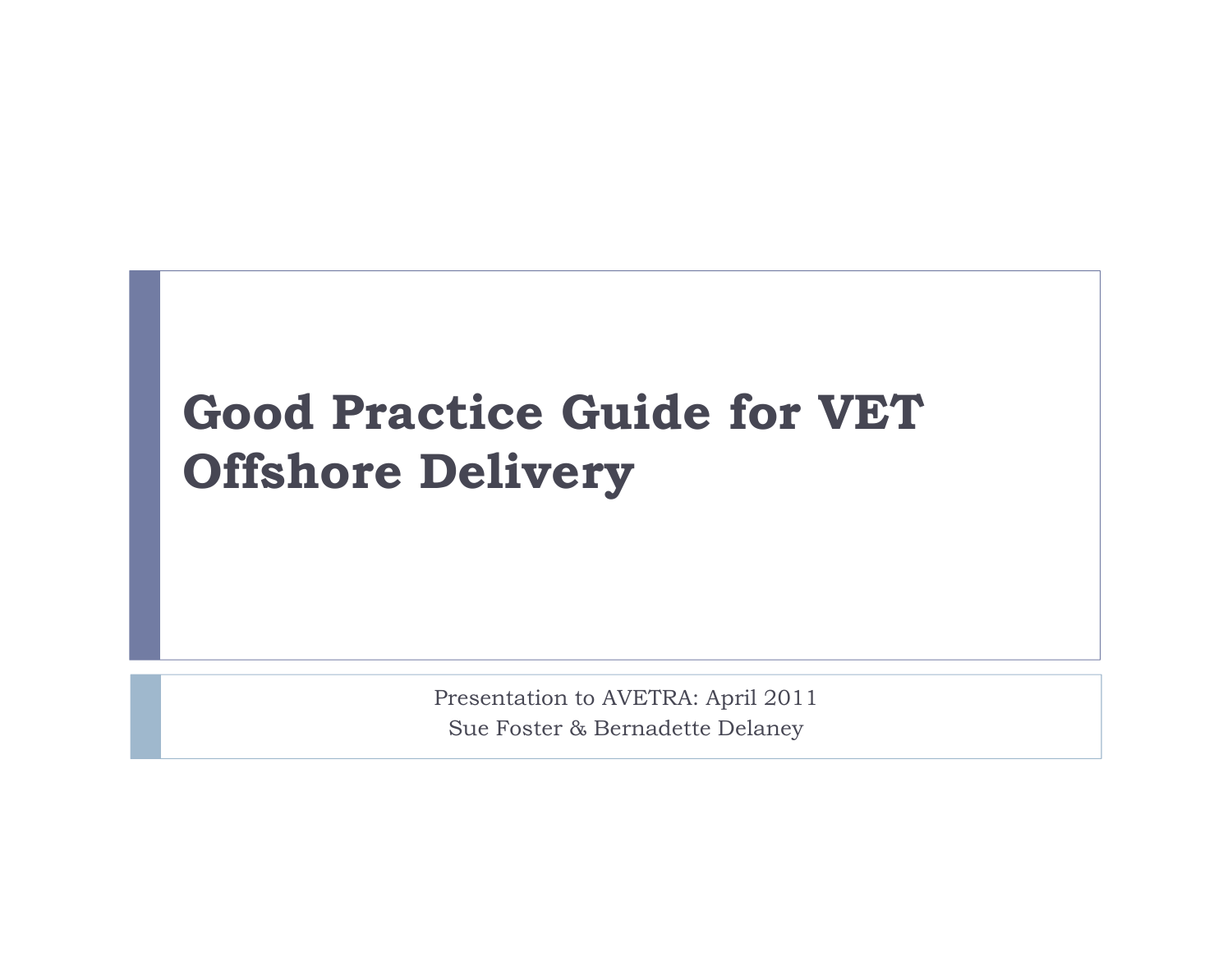# The project

- Starting point are the 17 risk factors identified in the NQC report as Offshore quality assurance monitoring against the AQTF
- $\blacktriangleright$  Input from previous work of the Transnational Quality Strategy
- $\blacktriangleright$  The guide reflects the outcomes of the NQC project Internationalising Australian VET qualifications for offshore delivery
- $\blacktriangleright$  There are resources to accompany the Guide.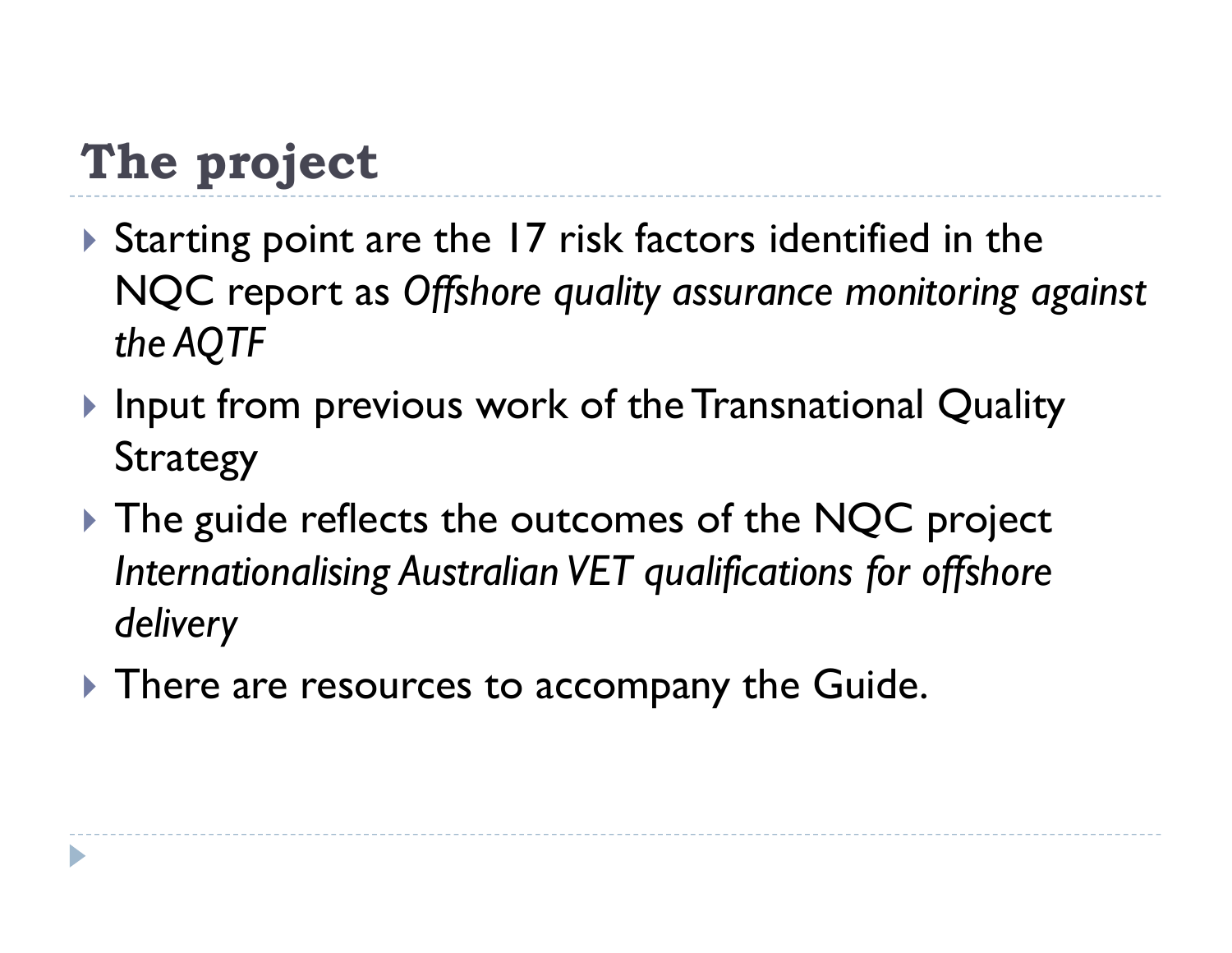# Methodology

- Review of related literature and guides –DEEWR, QLD, VTI, NCVER
- Consultations through forums & interviews (faceto-face & telephone)
- ▶ Critical friends- TAFEs, Private Providers
- Developed a consultation draft
- Workshop of the draft with VTI
- **Industry stakeholder comments on draft guide**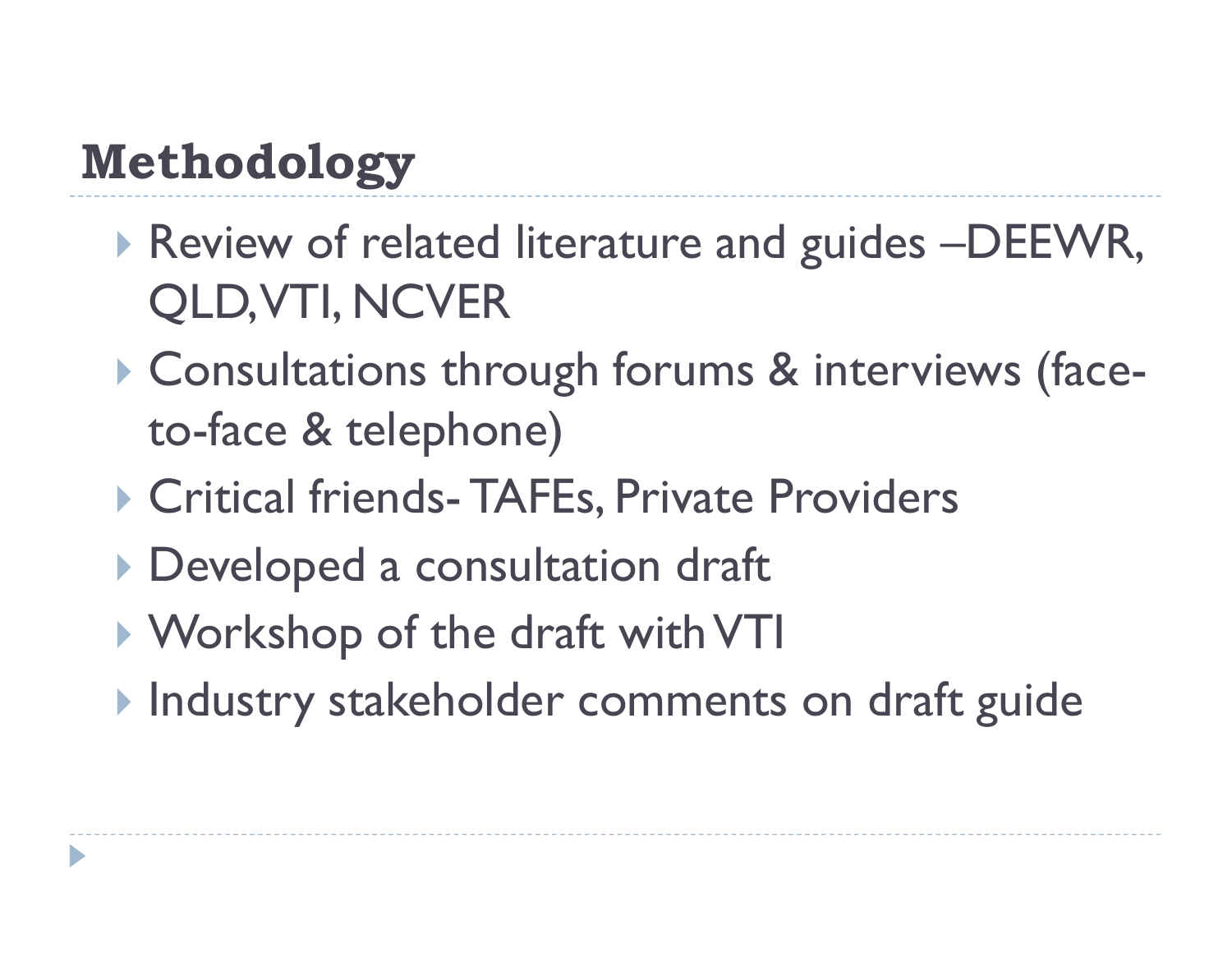## **Observations**

- $\blacktriangleright$  The relationship between the providers and the state authority affects their level of autonomy and how they operate in offshore environments. This varies across jurisdictions.
- $\blacktriangleright$  Generally, there has been a maturation in the market. Providers are more willing to share ideas, recognising that their reputation is affected by the actions of other providers.
- A Good Practice Guide is one part of assisting providers.
- $\blacktriangleright$  Professional development and practitioner networks are important.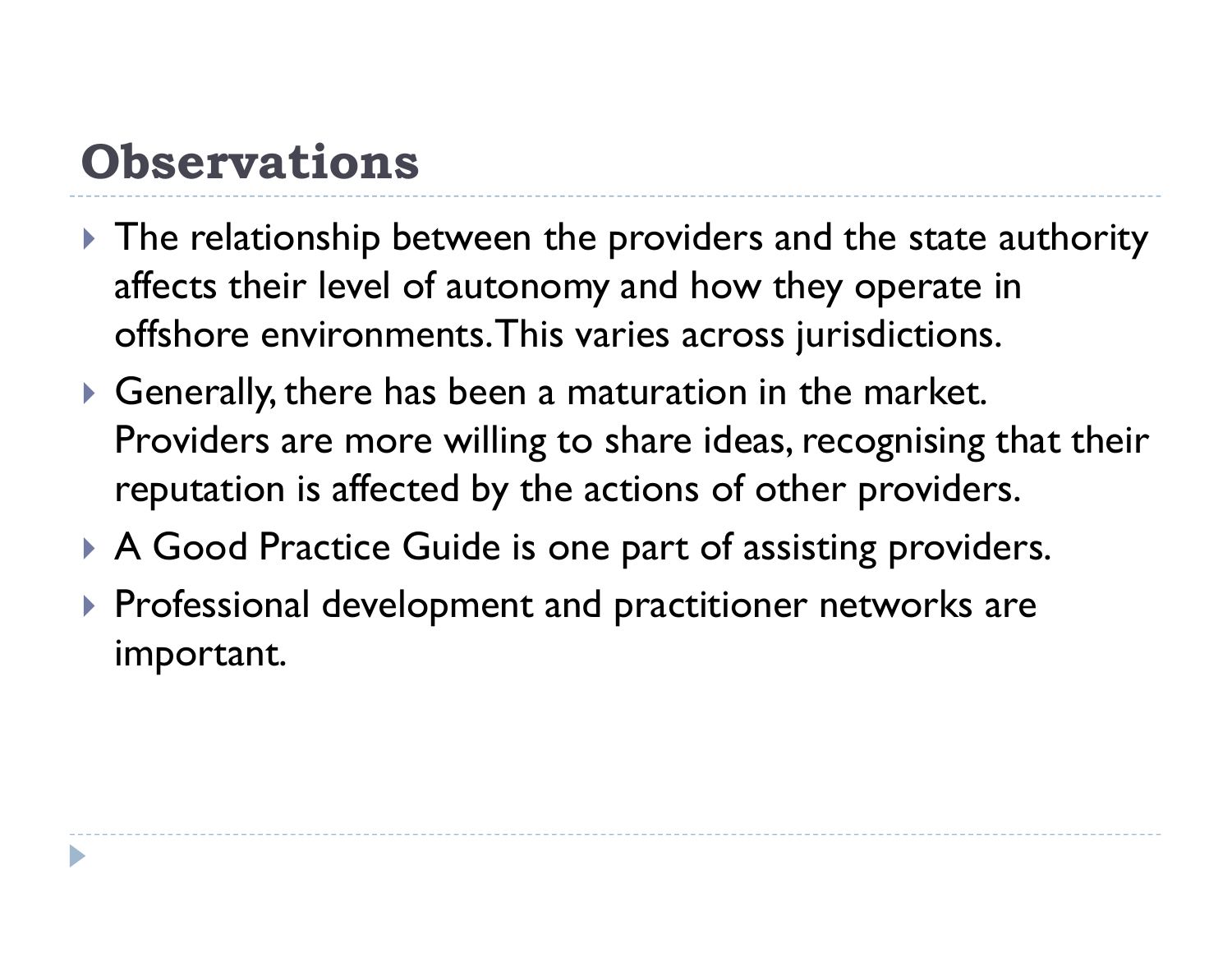## **Observations**

- $\blacktriangleright$  General support for the Guide.
- Strong input from earlier work by DEEWR and providers.
- $\blacktriangleright$  The model was further refined to reflect the practical realities of operating offshore.
- $\blacktriangleright$  The Guide is targeted to the VET practitioner audience novice and experienced.
- $\blacktriangleright$  The structure of the Guide was to ensure that sections stand alone and link clearly to the technical appendices.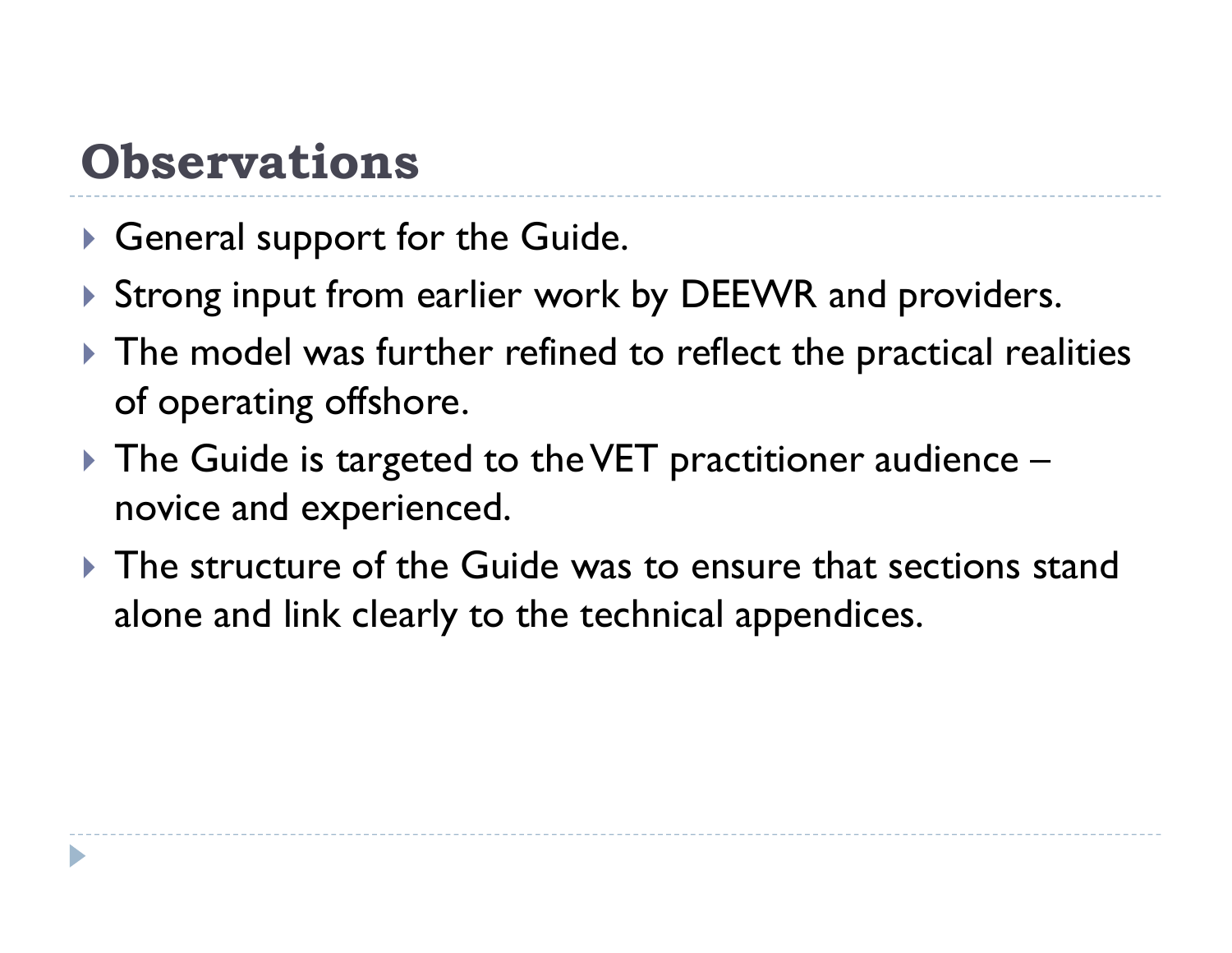#### Features of the model

- $\blacktriangleright$  Links to demonstrate that the process does not stop after monitoring and review processes
- $\blacktriangleright$  Initial exit points were restructured as 'Go/no go' decisions
- $\blacktriangleright$  The steps in the Approach / plan stage were consolidated in response to feedback.
- $\blacktriangleright$  Project review and management was included as a central feature of the model.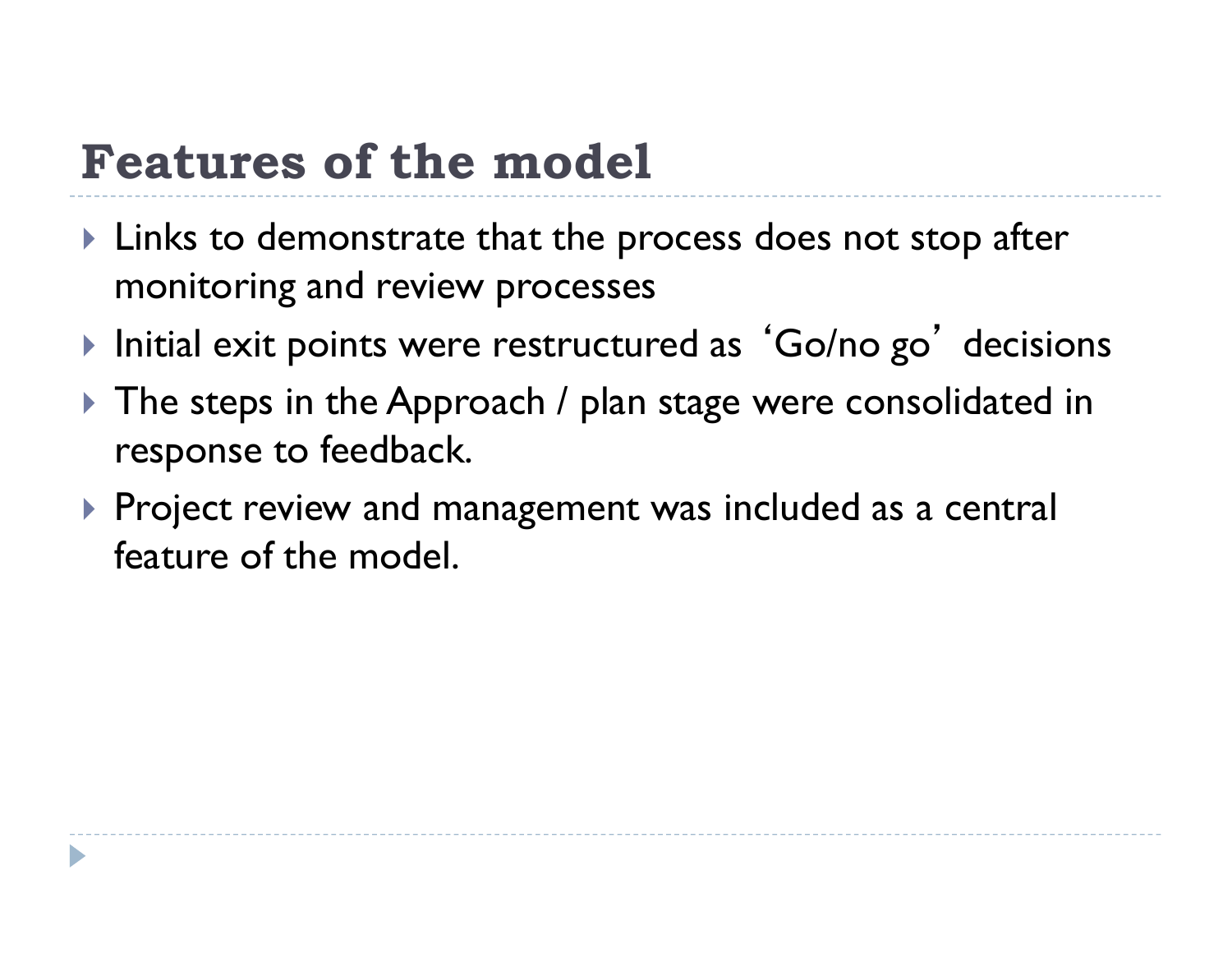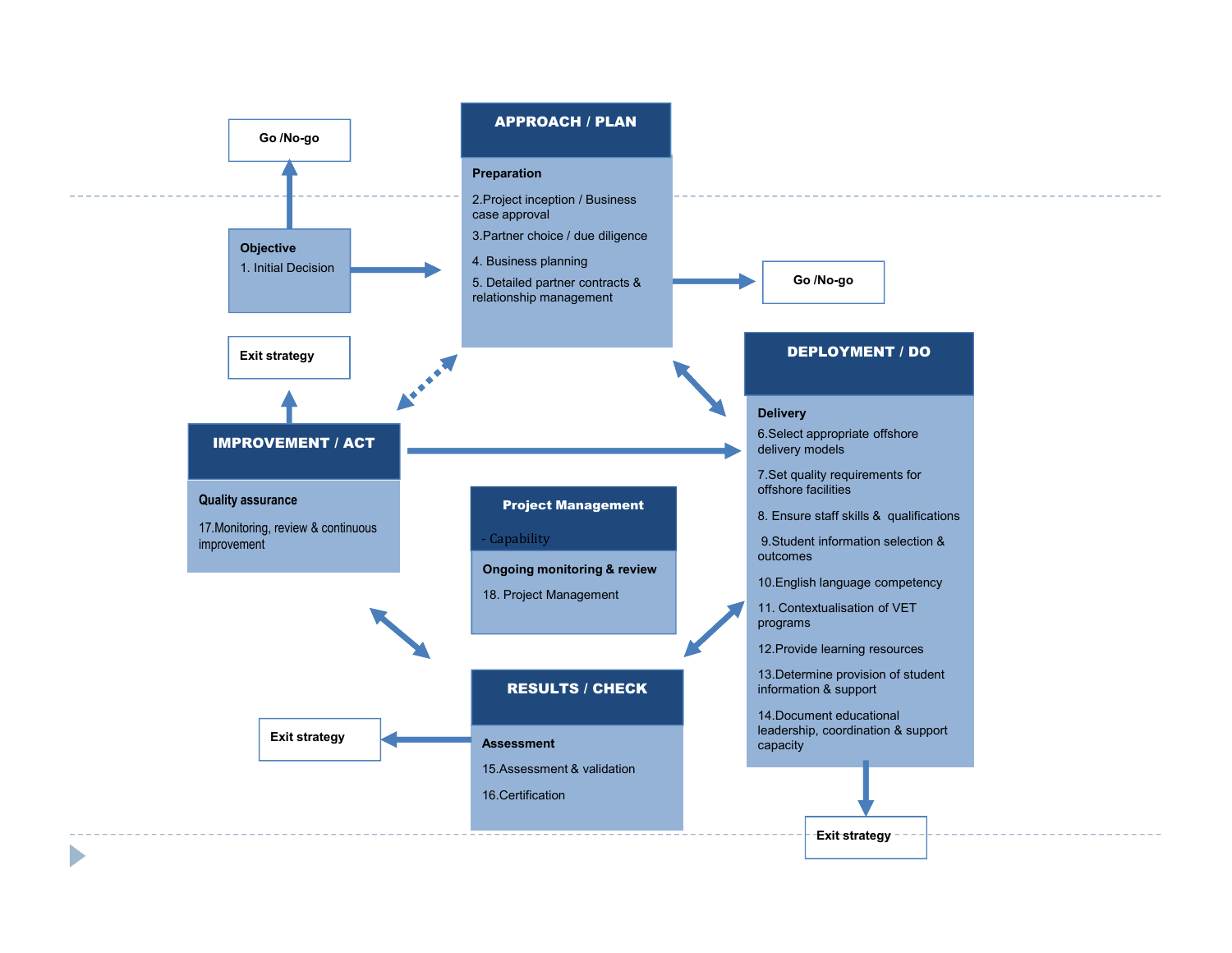## Initial decision: Go / No-go

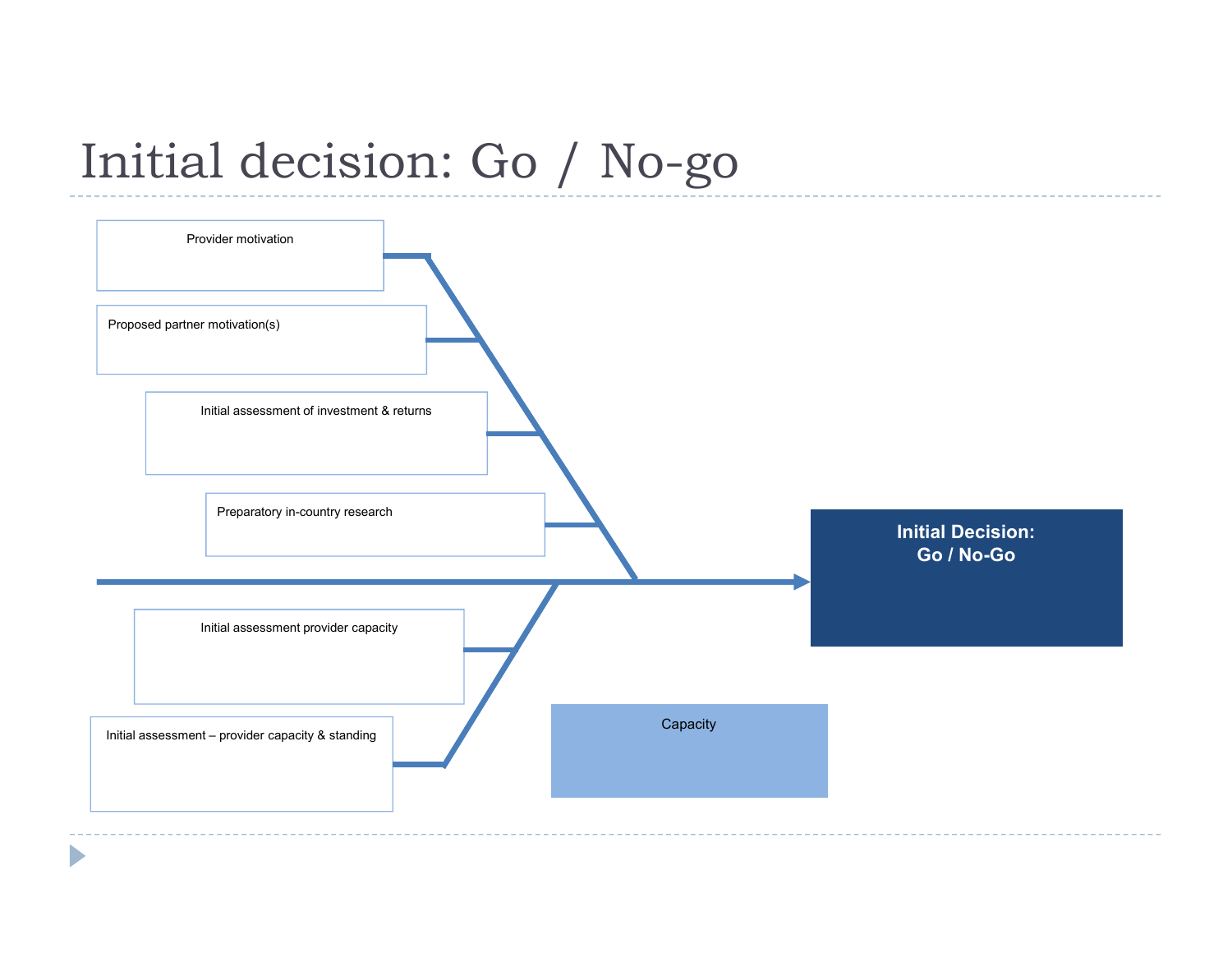#### Project inception